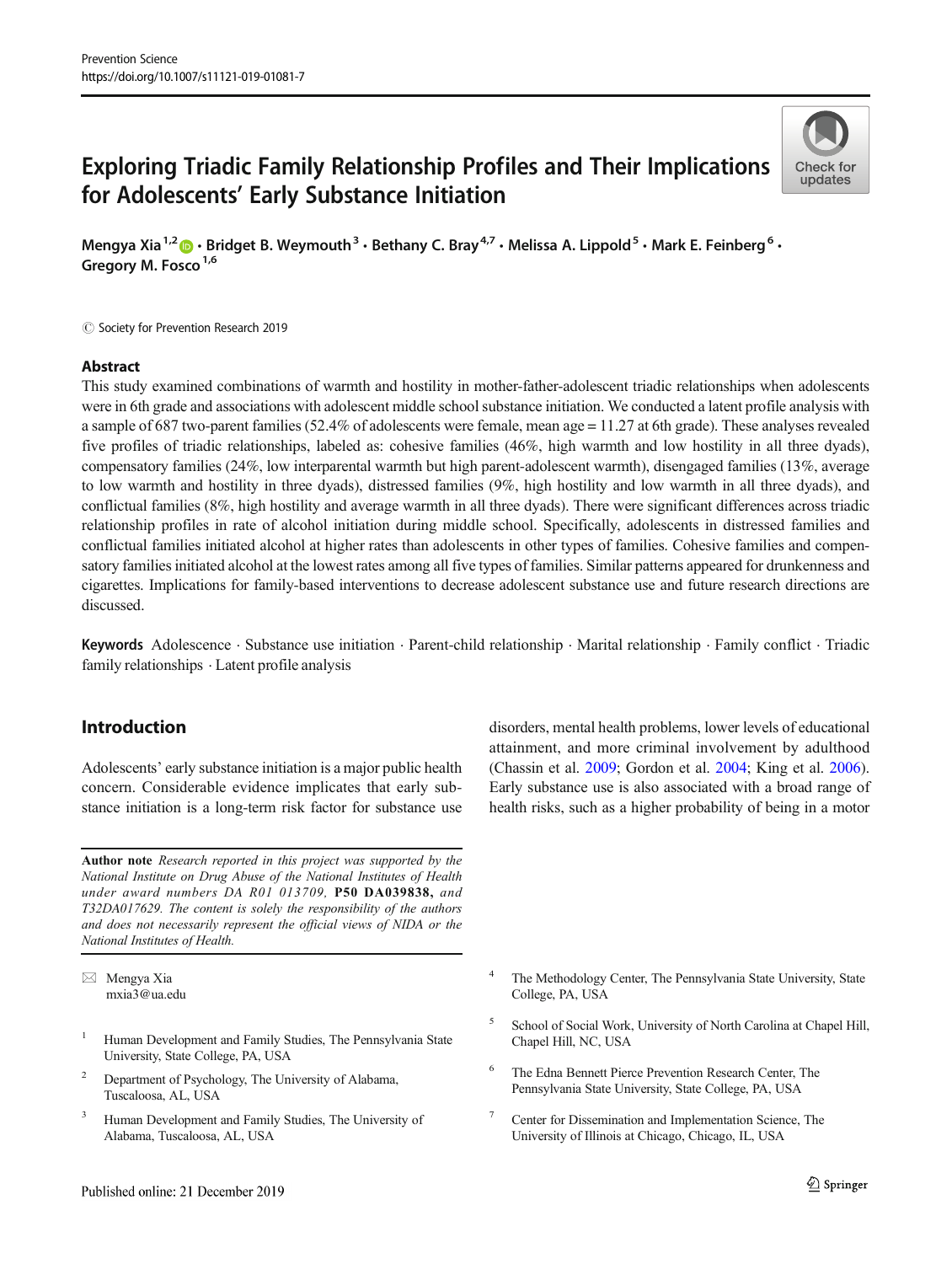vehicle accident or engaging in health-risking sexual behavior (Hingson et al. [2009](#page-8-0); Tapert et al. [2001](#page-9-0)). The multitude of negative consequences of early substance use calls for considerable effort to characterize family risk and protective factors that can be leveraged for the prevention of early substance initiation during adolescence (DuRant et al. [1999;](#page-8-0) Nguyen-Louie et al. [2017](#page-9-0)).

Warmth and hostility are two key affective qualities of family relationships that explain a substantial portion of adolescent risk for substance use (e.g., Kumpfer et al. [2003](#page-9-0); Lippold et al. [2018](#page-9-0); NIDA [2014\)](#page-9-0). Warm and supportive family relationships help build strong family bonds, foster feelings of connectedness to parents, and help keep adolescents engaged with their family (thereby minimizing their exposure to and influence of problematic peer groups). Adolescents who form strong family bonds are more likely to adhere to family rules and regulations and thus avoid substance use behaviors (Foxcroft and Lowe [1991;](#page-8-0) Hawkins et al. [1992](#page-8-0); Vakalahi [2001](#page-9-0); Visser et al. [2012\)](#page-10-0). This body of evidence underscores the protective role of parent-adolescent relationships that are characterized by trust, closeness, and affection in reducing rates of early substance initiation and the frequency of use (Ackard et al. [2006;](#page-8-0) Fosco et al. [2012;](#page-8-0) Horton and Gil [2008;](#page-9-0) Hung et al. [2009;](#page-9-0) Parker and Benson [2004](#page-9-0); Resnick et al. [1997](#page-9-0); Shelton and Van Den Bree [2010;](#page-9-0) Yap et al. [2017\)](#page-10-0).

Family hostility, often characterized by coercive interactions that may include frequent anger, swearing, and contempt, is an important risk factor for early substance initiation and escalation across development. Adolescents in families with more hostility may develop more aggressive interpersonal behaviors (Fosco et al. [2014\)](#page-8-0), an increased tendency for affiliations with antisocial peers (Dishion et al. [2015\)](#page-8-0), and a greater likelihood of engaging in substance use (e.g., Dishion and Owen [2002;](#page-8-0) Van Ryzin and Dishion [2014\)](#page-10-0). Accumulating evidence shows that family hostility is an important risk factor for early substance initiation and escalation in binge drinking, tobacco use, and long-term risk for substance use disorders (Hung et al. [2009;](#page-9-0) Ryan et al. [2010](#page-9-0); Skeer et al. [2009](#page-9-0)).

More recently, other work indicates that interparental conflict may also be a risk factor for adolescent substance use. Conflict and tension in interparental relationships may spill over into parent-adolescent relationships. Specifically, parents who are hostile to each other are less warm to adolescents and more likely to use harsh discipline, which, in turn, increases adolescents' risk of engaging in problematic behaviors (Benson et al. [2008](#page-8-0); Krishnakumar and Buehler [2000](#page-9-0)). High levels of interparental conflict also increase adolescents' feeling of threat, self-blame, and sense of helplessness, which are direct predictors for adolescent substance use (Fosco and Feinberg [2018;](#page-8-0) Kaplan [1975](#page-9-0); Shagle and Barber [1993](#page-9-0)). However, little is known about how interparental positivity influence adolescent substance use behaviors.

With warmth and hostility in different family relationships now independently established as key predictors of substance use risk, it is important to integrate these processes into a more holistic conceptualization of family functioning. From a family systems viewpoint, families are comprised of multiple, interacting subsystems (Cox and Paley [1997](#page-8-0); Minuchin [1985\)](#page-9-0), but the effect of various family constellations of warmth and hostility on adolescent substance use is not well-known. Capturing the interplay of warmth and hostility in multiple family relationships enables us to explore how protective and risk factors of adolescent substance use work in the context of each other and how families function as integrative systems to influence early adolescent substance use initiation. Such information could guide tailoring of interventions to maximize fit for families exhibiting different constellations of risk or protective factors for adolescent substance use.

Prior work focusing on family relationship processes offers guidance about the potential configurations of warmth and hostility that might occur in family systems (e.g., Kerig [1995](#page-9-0); Minuchin [1974\)](#page-9-0). Cohesive families tend to exhibit warmth and closeness among family members and low levels of hostility in family relationships (Davies et al. [2004](#page-8-0); Sturge-Apple et al. [2010](#page-9-0)). Conversely, distressed families tend to exhibit less warmth and affection in family relationships while simultaneously engaging in hostile and unsupportive behaviors toward each other (Gilbert et al. [1984](#page-8-0)). Conflictual families also exhibit high levels of hostility, but family members still display moderate levels of warmth and connection toward each other. This may reflect a general hostile interactive pattern in the family, or it might be due to family-level conflict or conflict in one dyad that spills over into other dyadic relationships (Fosco et al. [2014](#page-8-0); Gerard et al. [2006](#page-8-0)). In contrast, disengaged families tend not to interact with each other—either affectionately or in conflict. Family members act as unrelated individuals who make independent decisions for themselves, and children's needs of belonging and connectedness are typically not satisfied in these families (Kerig [1995;](#page-9-0) Olson [2000\)](#page-9-0). In summary, we expect to see four constellations of warmth and hostility in mother-father, motheradolescent, and father-adolescent dyads: (1) cohesive families, where families have high levels of warmth and low levels of hostility in all three dyads, (2) distressed families, where families have low levels of warmth and high levels of hostility in all three dyads, (3) conflictual families, where families have high levels of hostility in all three dyads and moderate levels of warmth, and (4) disengaged families, where family members display low levels of warmth and hostility in all three dyads.

These family constellations may have different implications for adolescent substance use. Adolescents from cohesive families have a strong sense of belonging and feel most secure and connected in the family, contributing to better peer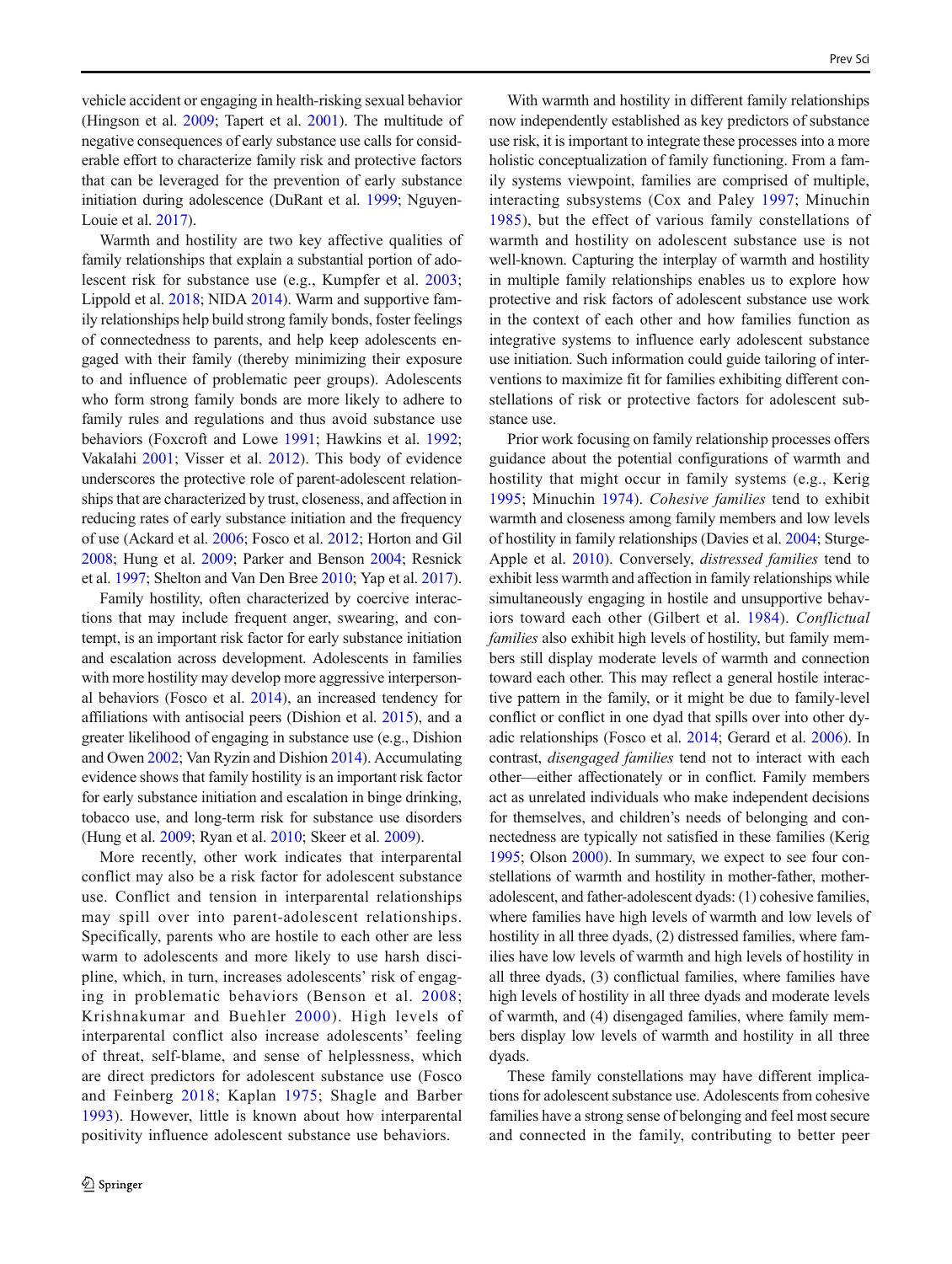relationships and greater adherence to family rules. Thus, adolescents in cohesive families are at the lowest risk of initiating substance use early (Hawkins et al. [1992;](#page-8-0) Vakalahi [2001\)](#page-9-0). Conversely, adolescents from distressed and conflictual families may frequently perceive threat and feel insecure and helpless, which would increase the likelihood of their using substances as a maladaptive means of coping with stressful family experiences (Fosco and Feinberg [2018](#page-8-0); Kaplan [1975](#page-9-0); Skeer et al. [2009\)](#page-9-0). Thus, they are thought to be at the highest risk of initiating substance use early. Finally, adolescents from disengaged families receive less nurturing and supervision and feel less connected to their family. Thus, they are also at high risk of affiliating with antisocial peers and engaging in problem behaviors, including early substance use initiation (e.g., Fosco and LoBraico [In press;](#page-8-0) Friedman et al. [1987](#page-8-0); Van Ryzin et al. [2012\)](#page-10-0).

Person-centered, pattern-based approaches are recommended to capture multiple configurations of warmth and hostility in family systems (e.g., Maughan and Cicchetti [2002;](#page-9-0) Sturge-Apple et al. [2010](#page-9-0); Sturge-Apple et al. [2014](#page-9-0)). Traditional variable-centered approaches can model the cumulative effects of multiple predictors and the relative contribution of warmth and hostility in each dyadic relationship in predicting substance use. In comparison, pattern-based analyses can model the heterogeneity among family constellations of warmth and hostility across multiple family subsystems and their association with early substance initiation. By examining the interplay between family subsystems, pattern-based analyses provide the opportunity to obtain a holistic view of family system functioning (Davies et al. [2004](#page-8-0); Lippold et al. [2014](#page-9-0); Sturge-Apple et al. [2010](#page-9-0); Sturge-Apple et al. [2014](#page-9-0)). As a result, the identified mother-father-adolescent triadic relationship patterns reflect family system functioning and relationship processes between these subsystems, which may offer new insights into family systems' influence on adolescent early substance initiation and implications for family-based intervention design and implementation.

### The Current Study

The current study has two primary goals. Our first goal was to identify distinct patterns of warmth and hostility in motherfather-adolescent triadic relationships. Second, we evaluated whether there were unique implications of family relationship patterns for adolescent initiation of alcohol, drunkenness, cigarettes, marijuana, inhalants, and hard drugs during middle school.

Guided by family systems theory and work delineating spillover and compensatory family processes (Minuchin [1974;](#page-9-0) Erel and Burman [1995\)](#page-8-0), we expected analyses to yield four profiles of triadic relationship patterns: (1) cohesive families, characterized by high levels of warmth in all three dyads; (2) distressed families, characterized by low levels of warmth

and high levels of hostility in all three dyads; (3) conflictual families, characterized by high levels of hostility and moderate levels of warmth in all three dyads; and (4) disengaged families, characterized by low levels of warmth and low levels of hostility in all three dyads.

Regarding the associations between family constellations and early adolescent substance initiation, we expected that (1) adolescents from cohesive family constellations will exhibit the lowest rates of early substance initiation, (2) adolescents from distressed and conflictual family constellations will exhibit the highest rates of early substance initiation, and (3) adolescents from disengaged family constellations will exhibit high rates of early substance initiation.

# **Methods**

#### Participants and Procedures

Data were from the Promoting School-Community-University Partnerships to Enhance Resilience (PROSPER) project (Spoth et al. [2004](#page-9-0)): a partnership-based delivery system for evidence-based preventive interventions. The project recruited 28 school districts from Iowa and Pennsylvania and involved two cohorts of 6th grade students and their families (designated Cohort 1 during 2002 fall and Cohort 2 during 2003 fall). Eligible communities had (a) school district enrollment from 1300 to 5200 and (b) at least 15% of the student population eligible for free or reduced-cost lunches. Data were collected during fall and spring of 6th grade, followed by yearly assessments every spring until 12th grade. A total of 10,849 youth and families completed baseline assessments (approximately 90% of those eligible). On average, 88% of all eligible students completed follow-up surveys across the spring of 6th to 12th grades, with slightly higher rates of participation at earlier data collection points.

Communities were blocked on school district size (enrollment) and geographic location, and then they were randomly assigned to intervention and control conditions. In the control condition, students received "normal programing" at school and were not involved in either school-based or familyfocused intervention. In the intervention condition, both a school-based intervention and a family-focused intervention were assigned. The school-based intervention was implemented in 7th grade; four communities selected Life Skills Training, four selected Project Alert, and six selected the All Stars curriculum. For the family-focused intervention, all communities selected the Strengthening Families Program: For Parents and Youth 10–14 (SFP 10–14), which occurred in 6th grade after baseline assessment. Families in the intervention condition self-selected to receive family-focused intervention or not (for more detail, see Spoth et al. [2004\)](#page-9-0).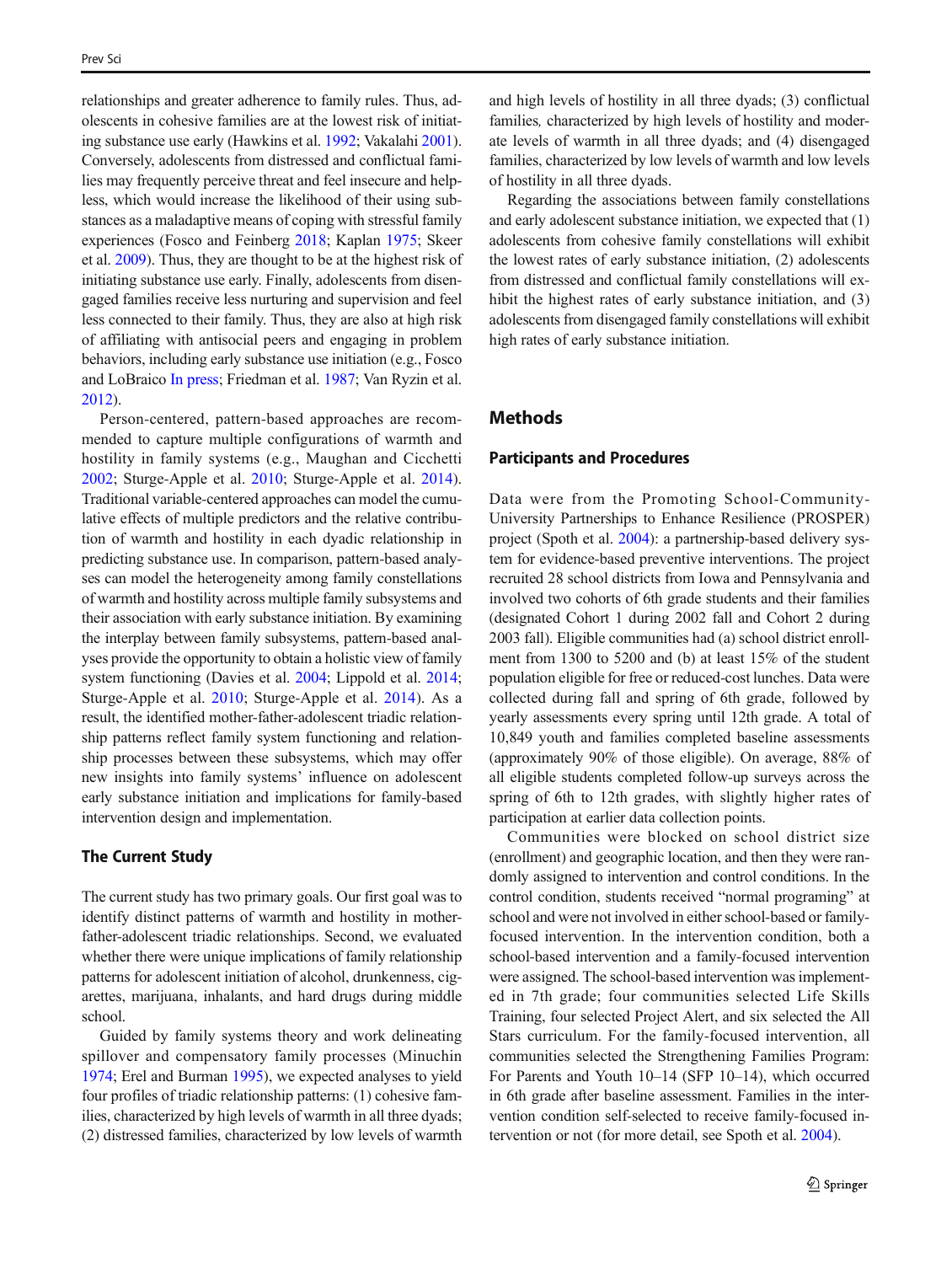A random sample of 2267 families from Cohort 2 were invited to participate in in-home family assessments. Inhome assessments were completed by 980 (43%) of families, which included a family interview and written questionnaires completed independently by the adolescent, mother, and, if present, father. A subsample of twoparent families  $(n = 687)$  from the in-home assessment sample was used in this study. Adolescents in this subsample were 11.27 years old on average  $(SD = 0.49)$  during 6th grade. Females comprised 52.4% ( $n = 360$ ) of the sample. Adolescents identified their race as White (88.9%), Latino or Hispanic (6.3%), African American (1.2%), Asian or Pacific Islander (0.6%), or Other (1.9%; 1.2% were missing data on race). Annual family income ranged from \$9 to \$362,661 (*Median* = \$55,000 in 2003); parent education level ranged from "completed 2nd grade" to "Master's plus" with 68% having completed a high school education. The intervention group comprised 59.8%  $(n = 411)$  of the sample. Adolescents' substance use initiation data were gathered from the 8th grade assessment (average  $age = 13.87$ ), with good sample retention (81.8% remained,  $n = 562$ ). Little's test (Little [1988](#page-9-0)) indicated that data were missing completely at random  $(\chi^2[364] = 373.218, p = .358)$ .

#### Measures

#### Parent-Adolescent and Interparental Warmth (6th Grade)

We assessed warmth in mother-adolescent, father-adolescent, and mother-father dyads. Both individuals in a given dyad reported on their warmth toward the other and the warmth they received from the other using three items (six items in total for each individual) of positive affective quality from the Affective Quality of the Relationship Scale (AQRS; Spoth et al. [1998](#page-9-0)). These items included the following: during the past month, how often did you (your child/partner) (1) "let this child/partner know you really care about him/her (let you know he/she really cares about you)", (2) "let this child/partner know that you appreciate him/her, his/her ideas, or the things he/ she does (let you know that he/she appreciates you, your ideas, or the things you do)", and (3) "act loving and affectionate toward him/her (act loving and affectionate toward you)". Items were rated on a 7-point Likert-type scale from *always* (1) to *never* (7). Responses from the same reporter were averaged across items, resulting in six scale scores for each dyad: mother reported motheradolescent warmth; adolescent reported motheradolescent warmth; father reported father-adolescent warmth; adolescent reported father-adolescent warmth; mother reported mother-father warmth; and father reported mother-father warmth. These six scores ( $\alpha$ s = .79 to

.92) were reverse-coded so that higher values indicated more warmth in the dyad.

#### Parent-Adolescent and Interparental Hostility (6th Grade)

Similar to the assessment of warmth, hostility in three dyads were assessed by items of negative affective quality from the AQRS. Both individuals in each dyad reported on their hostility toward the other and the hostility they received from the other using three items (six items in total for each individual): During the past month, how often did you (your child/partner) (1) "get angry at him/her (get angry at you)", (2) "shout or yell at this child/partner because you were mad at him/her (shout or yell at you)", and (3) "yell, insult, or swear at him/her when you disagreed (insult or swear at you)". Items were rated on a 7-point Likert-type scale from always (1) to never (7). Using the same approach as for warmth, six reverse-coded scale scores of dyad hostility were created: mother reported mother-adolescent hostility; adolescent reported motheradolescent hostility; father reported father-adolescent hostility; adolescent reported father-adolescent hostility; mother reported mother-father hostility; and father reported motherfather hostility. Higher values on these scores indicate more hostility in the dyad ( $\alpha$ s = .55 to .86).

Substance Use Initiation (8th Grade) Six types of substance use initiation—alcohol, drunkenness, cigarettes, marijuana, inhalants, and hard drugs—were reported by adolescents when they were in 8th grade (Spoth et al. [2001](#page-9-0)). The questions used were as follows: (1) "Have you ever drunk more than just a few sips of alcohol?"; (2) "Have you ever been drunk from drinking alcohol?"; (3) "Have you ever smoked a cigarette?"; (4) "Have you ever smoked marijuana (grass, pot) or hashish (hash)?"; (5) "Have you ever sniffed glue, paint, gas or other things you inhale to get high?"; and (6) "Have you ever used hard drugs or medications that were prescribe by a doctor or someone else?". Each dichotomous item  $(0 = no; 1 =$ yes) was used individually in our analysis.

#### Analysis Plan

Data analysis proceeded in two steps. The first step used latent profile analysis (LPA) to identify and describe latent profiles of mother-father-adolescent triadic relationships using the indicators of warmth and hostility from each reporter in 6th grade. The second step determined whether profile membership was related to initiation of alcohol, drunkenness, cigarettes, marijuana, inhalants, or hard drugs between 6th grade and 8th grade (i.e., middle school). The first step used the full analytic sample  $(n =$ 687) to maximize power for identifying latent profiles. The second step was based on those who completed the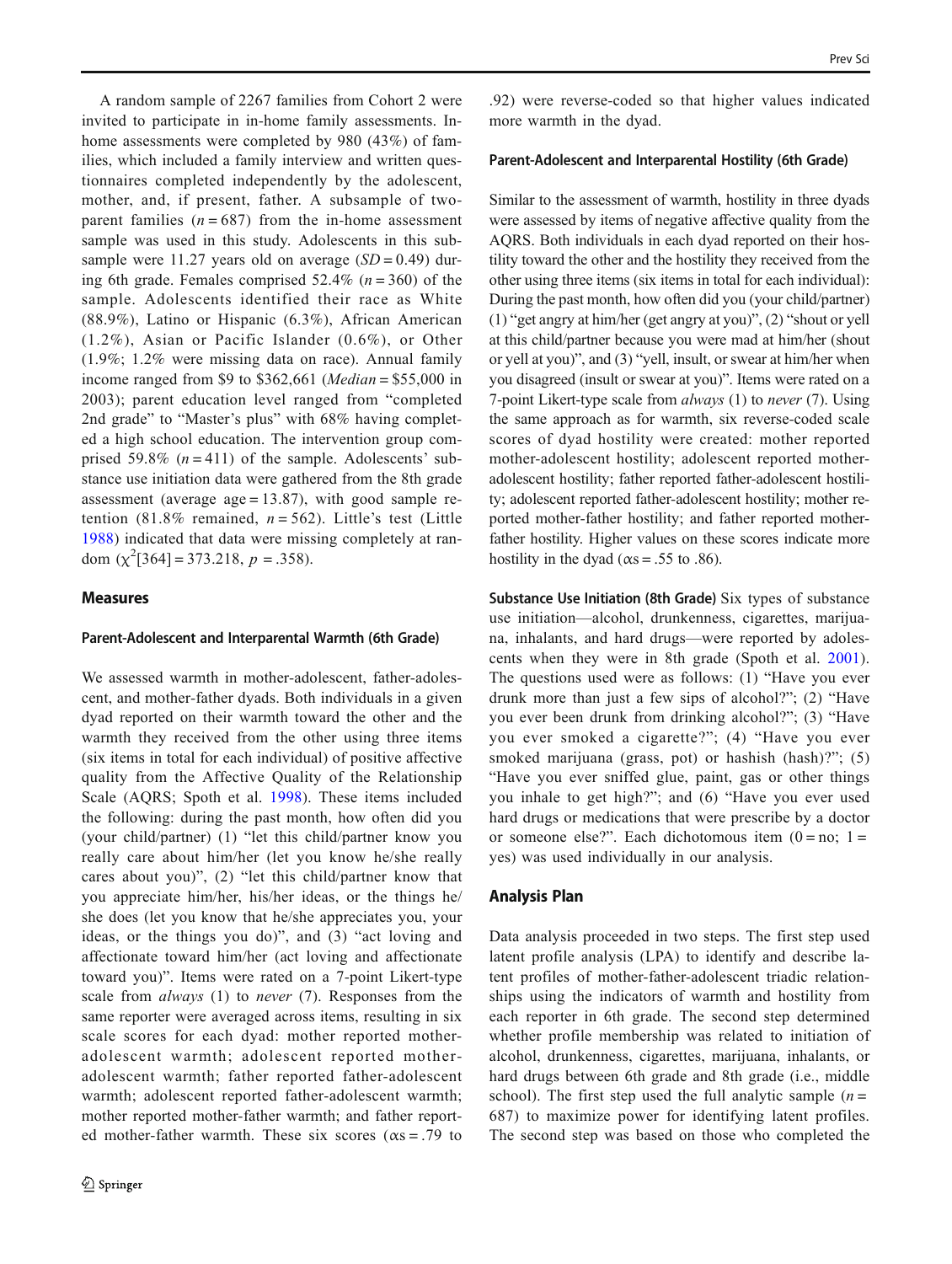8th grade assessment ( $n = 562$ ) and analyses for each substance included only those adolescents who had not yet initiated that substance at baseline (Ellickson et al. [2004](#page-8-0); Spoth et al. [2002\)](#page-9-0). Additional analyses indicated that family profile membership was not significantly different between families that were retained and families that were not retained at 8th grade.

LPA uses the configuration of continuous manifest indicators to categorize a population into a set of mutually exclusive and exhaustive subgroups (i.e., latent profiles; Gibson [1959;](#page-8-0) Lazarsfeld and Henry [1968\)](#page-9-0). It is an ideal approach for identifying patterns of triadic relationships in this study because it can simultaneously consider three dyads within families (i.e., mother-adolescent, father-adolescent, and mother-father) and multiple dimensions of relationships (i.e., warmth and hostility) while also accounting for measurement error. LPAs are interpreted using two sets of parameters: latent profile membership probabilities and item-response means (and variances). Latent profile membership probabilities (i.e., profile prevalences) describe the distribution of the profiles in the population. Item-response means (and variances) describe the means (and variances) of the items within each profile and are used to name the profiles.

Model selection was based on the consideration of three aspects: (1) model identification/stability, (2) statistical fit criteria, and (3) theoretical interpretability. Statistical fit criteria include the Akaike information criterion (AIC; Akaike [1974](#page-8-0)), Bayesian information criterion (BIC; Schwarz [1978](#page-9-0)), sample-size adjusted BIC (a-BIC; Sclove [1987\)](#page-9-0), entropy (Celeux and Soromenho [1996\)](#page-8-0), and a bootstrapped likelihood ratio test (BLRT; McLachlan [1987](#page-9-0); McLachlan and Peel [2000](#page-9-0)). More optimal model fit is indicated by lower AIC, BIC, and a-BIC. High classification utility is indicated by higher entropy. A significant BLRT indicates that the model fits significantly better than a model with one fewer profiles. The selected optimal model should be well-identified, and each

identified profile should be theoretically distinct and meaningful. All models were estimated using Mplus version 7.3 (Muthén and Muthén [1998-2015\)](#page-9-0). Model identification was checked with 500 initial and 100 final stage starts.

After identification of the triadic relationship profiles, profile membership was used to predict substance use initiation using the "BCH approach" (Bakk and Vermunt [2016;](#page-8-0) Vermunt [2010\)](#page-10-0), which is currently viewed as the optimal approach to predicting distal outcomes in LPA (Asparouhov and Muthén [2015;](#page-8-0) Bakk and Vermunt [2016;](#page-8-0) Dziak et al. [2016\)](#page-8-0). An overall test, similar to an overall test in an analysis of variance, indicated whether there were significant differences among all latent profiles; pairwise difference tests indicated whether probabilities of substance use initiation were significantly different between any two profiles.

## **Results**

## Triadic Relationship Profiles: Identification and Description

Model fit information and model selection criteria are shown in Table 1. Models with 1 to 7 profiles were compared; models with more than 7 profiles were not considered due to poor model identification. The AIC, BIC, and a-BIC were not minimized, but their relative reductions decreased around the 5- or 6-profile model. Entropy ranged from .85 (5-profile model) to .91 (4-profile model), and the BLRTs showed significant pvalues for all models, indicating that all models fit significantly better than the model with one fewer profiles. Given the limited information provided by the fit information and selection criteria, we considered models with 4, 5, and 6 profiles, and the optimal model was selected among them based on profile distinctiveness, theoretical interpretability, and profile sizes.

| Table 1 Model fit information and selection criteria for latent profile models |
|--------------------------------------------------------------------------------|
|                                                                                |

| No. of profiles | $Log-$<br>likelihood | No. of parameters estimated | AIC       | ВIС       | a-BIC     | Entropy | <b>BLRT</b> |
|-----------------|----------------------|-----------------------------|-----------|-----------|-----------|---------|-------------|
|                 | $-12,370.31$         | 24                          | 24,788.62 | 24,897.39 | 24,821.19 |         |             |
| 2               | $-10,214.12$         | 37                          | 20,502.23 | 20,669.93 | 20,552.45 | 0.88    | < .001      |
| 3               | $-9983.33$           | 50                          | 20,066.65 | 20,293.27 | 20,134.51 | 0.91    | < .001      |
| $\overline{4}$  | $-9814.16$           | 63                          | 19.754.32 | 20,039.86 | 19,839.82 | 0.91    | < .001      |
| 5               | $-9683.91$           | 76                          | 19,519.82 | 19,864.28 | 19,622.97 | 0.85    | $-.001$     |
| 6               | $-9574.78$           | 89                          | 19.327.55 | 19,730.93 | 19,448.34 | 0.86    | < .001      |
|                 | $-9481.73$           | 102                         | 19.167.47 | 19,629.76 | 19,305.90 | 0.88    | < .001      |

AIC Akaike information criterion, BIC Bayesian information criterion, a-BIC sample size adjusted BIC, BLRT bootstrapped likelihood ratio test. Dashes indicate criterion was not applicable; bold line indicates selected model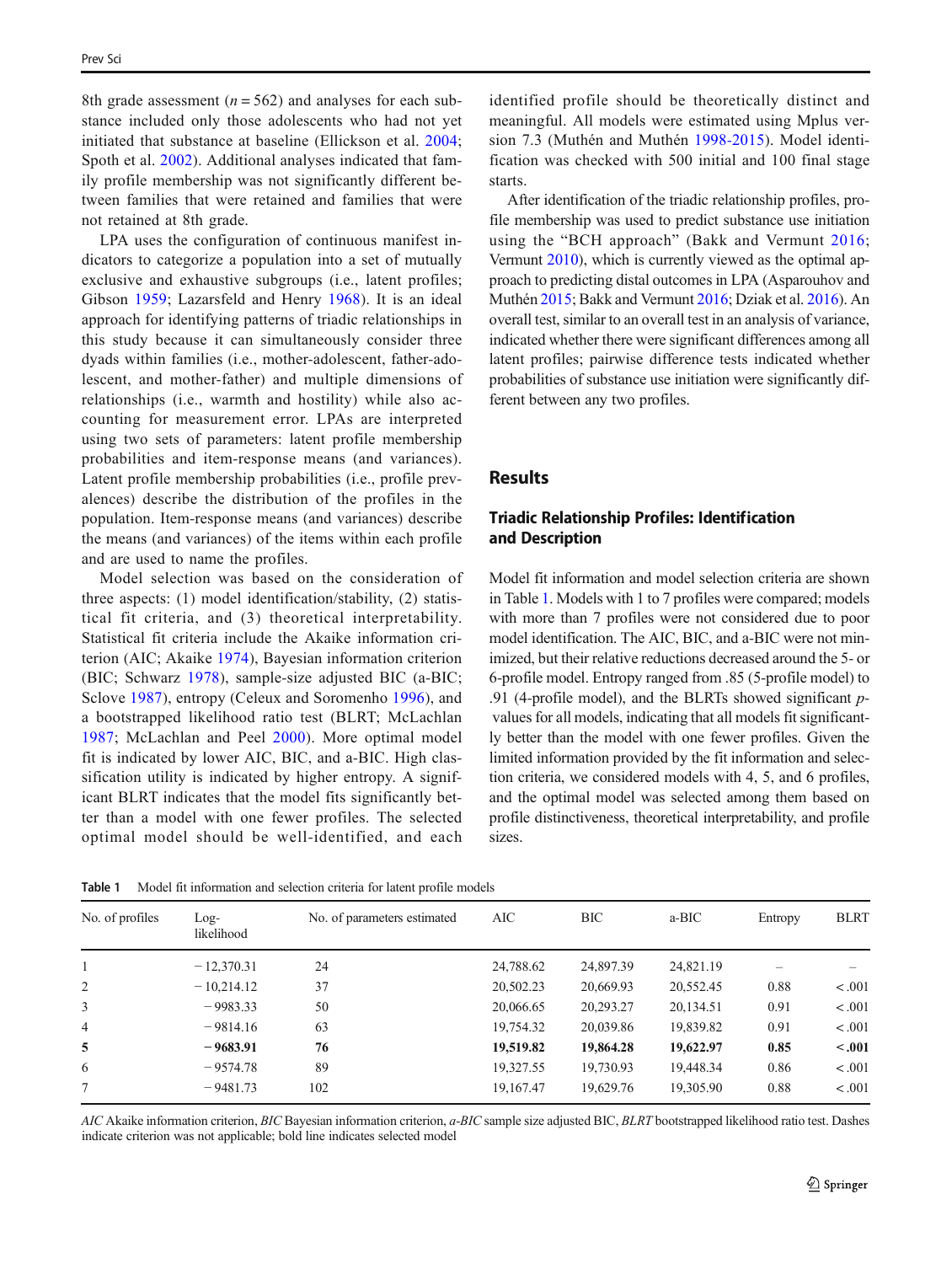All profiles from the 4-profile model appeared in the 5- and 6-profile models. Each of the profiles in 5-profile model was adequately sized for identifying family constellations and associations with substance initiation outcomes (smallest profile contained 56 families). The additional profile that emerged in the 5-profile model (compared to the 4-profile model) was qualitatively unique, theoretically interpretable, and large enough to warrant generalization (24%,  $n = 168$ ). In contrast, the additional profile that emerged in the 6-profile model (compared to the 5-profile model) was conceptually indistinguishable from an existing profile in the 5-profile model and had a small prevalence (4%,  $n = 28$ ), which suggested the identification of this additional profile was redundant and unnecessary. Therefore, the 5-profile model was selected as an optimal balance of theoretical interpretability and statistical fit for further analysis.

Overall item means and parameter estimates for the 5 profile model are shown in Table 2. Standardized mean differences are reported for each indicator within each profile, indicating the effect size of the difference between an item response mean and the overall sample mean. The four hypothesized profiles emerged—cohesive, distressed, conflictual, and disengaged—along with a fifth profile we termed compensatory families. The first profile (46% of the sample) was characterized by high warmth and low hostility (compared with their respective sample means) in all three dyads, which

is consistent with cohesive families. The second profile (9%) was characterized by low warmth and high hostility in all dyads and was thus labeled distressed families. The third profile (8%) was characterized by high hostility and average to low warmth in all dyads, consistent with *conflictual families*. The fourth profile 2 (13%) was characterized by low warmth and low hostility in all dyads and fit with the label disengaged families. The fifth profile (24%) was characterized by low warmth in mother-father dyads and adolescent-perceived high warmth from both parents, which was labeled compensatory families.

# Links Between Profile Membership and Substance Use Initiation

The links between profile membership in fall of 6th grade and six types of substance use initiation between fall of 6th grade and spring of 8th grade are presented in Table [3](#page-6-0). Table entries show the proportions of initiation within each profile, as well as the overall proportions in the analytic samples for comparison. For example, in the first row, we report the percent of adolescents—28% in the overall analytic sample  $(n = 538)$ , 22% in cohesive families, 54% in distressed families, 50% in conflictual families, 33% in disengaged families, and 22% in compensatory families—who reported alcohol use initiation. An overall likelihood ratio test indicated that family

Table 2 Parameter estimates for the five-profile model

| Latent Profile Membership Probabilities |                          | Cohesive<br>$n = 317(.46)$ | $\overline{c}$<br>Distressed<br>$n = 60(.09)$ | 3<br>Conflictual<br>$n = 56(.08)$                   | $\overline{4}$<br>Disengaged<br>$n = 86(.13)$ | 5<br>Compensatory<br>$n = 168(.24)$ |
|-----------------------------------------|--------------------------|----------------------------|-----------------------------------------------|-----------------------------------------------------|-----------------------------------------------|-------------------------------------|
|                                         | Overall item means (SDs) |                            |                                               | Item-response means [Standardized mean differences] |                                               |                                     |
| <b>Mother-adolescent interactions</b>   |                          |                            |                                               |                                                     |                                               |                                     |
| M-A Warmth (M)                          | 5.79(0.91)               | $6.11^{a}[0.35]$           | $5.34^b[-0.49]$                               | 5.60 [ $-0.21$ ]                                    | $5.13^b[-0.73]$                               | 5.77 [0.02]                         |
| M-A Warmth (A)                          | 6.03(1.05)               | $6.50^{a}[0.48]$           | $5.33^b[-0.67]$                               | $5.83$ [ $-0.19$ ]                                  | $4.25^{\rm b}[-1.70]$                         | $6.37^{a}[0.32]$                    |
| M-A Hostility (M)                       | 2.11(0.75)               | $1.77^{\rm b}[-0.45]$      | $2.90^{a}$ [1.05]                             | $2.89^{a}[1.04]$                                    | 2.18 [0.09]                                   | 2.17 [0.08]                         |
| M-A Hostility (A)                       | 1.97(0.84)               | $1.60^{\rm b}[-0.44]$      | $2.32^{\circ} [0.42]$                         | $3.49^{a}[1.81]$                                    | $2.18^{a}[0.25]$                              | $1.95$ [ $-0.02$ ]                  |
| <b>Father-adolescent interactions</b>   |                          |                            |                                               |                                                     |                                               |                                     |
| $F-A Warmth (F)$                        | 5.14(1.12)               | $5.65^{\circ}[0.46]$       | $4.53^b[-0.54]$                               | $4.43^b[-0.63]$                                     | $4.40^b[-0.66]$                               | $5.00$ [ $-0.13$ ]                  |
| F-A Warmth (A)                          | 5.84(1.35)               | $6.49^{a}[0.48]$           | $4.70^{\circ}$ [-0.84]                        | $5.08^b[-0.56]$                                     | $3.91^b[-1.43]$                               | $6.26^{a}[0.31]$                    |
| $F-A$ Hostility $(F)$                   | 2.06(0.71)               | $1.73^{\circ}[-0.46]$      | $2.67^{a}[0.85]$                              | $3.01^{\circ}$ [1.34]                               | $1.98[-0.11]$                                 | 2.20 [0.20]                         |
| F-A Hostility (A)                       | 1.77(0.82)               | $1.38^{\rm b}[-0.48]$      | $2.22^{\text{a}}[0.55]$                       | $3.69^{\circ}$ [2.34]                               | 1.86 [0.11]                                   | $1.64$ [-0.16]                      |
| <b>Mother-father interactions</b>       |                          |                            |                                               |                                                     |                                               |                                     |
| $M-F$ Warmth $(F)$                      | 5.27(1.15)               | $5.93^{\circ}[0.57]$       | $4.01^b[-1.10]$                               | 5.28 [0.01]                                         | $5.01$ [-0.23]                                | $4.60^b[-0.58]$                     |
| M-F Warmth (M)                          | 5.41(1.19)               | $6.01^{a}[0.50]$           | $3.90^{\rm b}[-2.70]$                         | 5.45 [0.03]                                         | $5.23$ [-0.15]                                | $4.95^{\rm b}[-0.39]$               |
| M-F Hostility (F)                       | 2.15(0.87)               | $1.68^{\circ}[-0.54]$      | $3.58^{a}[1.64]$                              | $2.54^{\circ}[0.45]$                                | $1.85^{\circ}[-0.34]$                         | $2.54^{a}[0.45]$                    |
| M-F Hostility (M)                       | 2.10(0.96)               | $1.62^b[-0.50]$            | $4.11^{\circ}$ [2.09]                         | $2.43^{\circ}$ [0.34]                               | $1.82^b[-0.29]$                               | 2.30 [0.21]                         |

M-A adolescent-mother dyad, F-A adolescent-father dyad, M-F mother-father dyad, (M/F/A) mother/father/adolescent report

<sup>a</sup> Value is statistically significantly higher than the overall item mean at  $p < .05$ 

<sup>b</sup> Value is statistically significantly lower than the overall item mean at  $p < .05$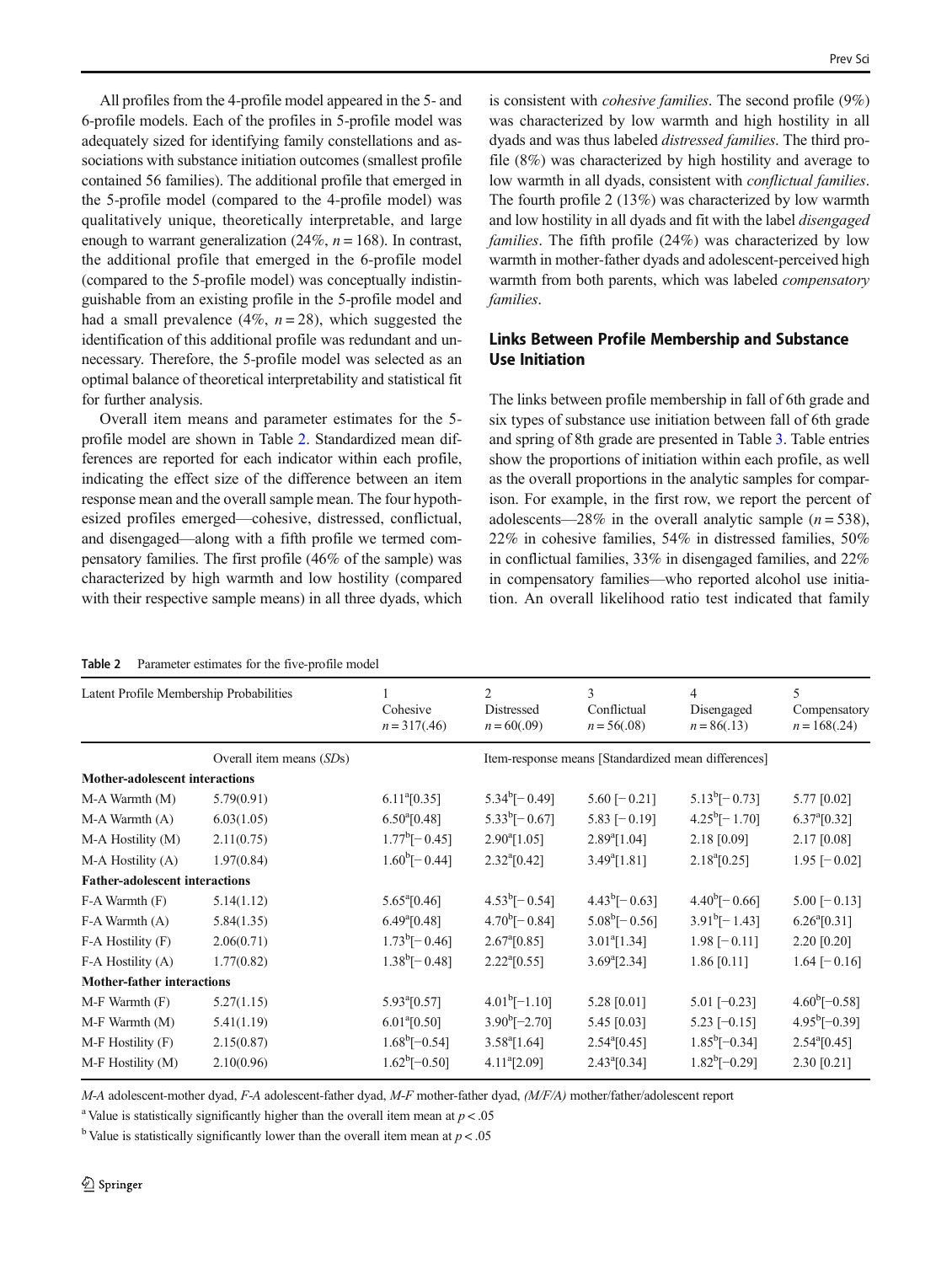<span id="page-6-0"></span>

|  |  |  | <b>Table 3</b> Proportions of profile members with substance use initiation between 6th and 8th grades |  |
|--|--|--|--------------------------------------------------------------------------------------------------------|--|
|--|--|--|--------------------------------------------------------------------------------------------------------|--|

|                         | Overall $\%$ (n) reporting<br>use |                  | ∍                | 3<br>Cohesive Distressed Conflictual | 4                | Disengaged Compensatory $\chi^2(p \text{ value})$ | Overall test    | Pairwise<br>comparisons  |
|-------------------------|-----------------------------------|------------------|------------------|--------------------------------------|------------------|---------------------------------------------------|-----------------|--------------------------|
| Alcohol                 | .28(148)                          | .22 <sup>d</sup> | .54 <sup>a</sup> | .50 <sup>b</sup>                     | .33 <sup>c</sup> | .22 <sup>d</sup>                                  | 24.28(p < .001) | 1, 5 < 2, 3;<br>4 < 2    |
| Drunkennes <sup>†</sup> | .11(60)                           | .08 <sup>d</sup> | .31 <sup>a</sup> | .28 <sup>b</sup>                     | .09 <sup>c</sup> | .06 <sup>e</sup>                                  | –               | $\overline{\phantom{m}}$ |
| Cigarettes <sup>†</sup> | .14(75)                           | .10 <sup>d</sup> | .33 <sup>b</sup> | .39 <sup>a</sup>                     | .13 <sup>c</sup> | .09 <sup>e</sup>                                  |                 |                          |
| Marijuana <sup>†</sup>  | .05(30)                           | .06              | .00              | .20                                  | .08              | .01                                               |                 |                          |
| Inhalants <sup>†</sup>  | .05(26)                           | .05              | .05              | .14                                  | .03              | .03                                               |                 |                          |
| Hard Drugs <sup>†</sup> | .09(49)                           | .07              | .09              | .24                                  | .10              | .10                                               |                 |                          |

Analytic sample sizes for the outcomes were n (ever use alcohol) = 538, n (ever drunkenness) = 557, n (ever use cigarettes) = 538, n (ever use marijuana) = 557, n (ever use inhalants) = 542, and n (ever use hard drugs) = 526. Rank order not reported when overall initiation was less than 10%  $^{\dagger}$  Expected frequencies for some classes are too small for trustworthy significance testing of the contingency table. Overall and pairwise significance tests

are not reported <sup>a</sup> Value is rank order 1st (high to low) among the five profiles for initiation of that substance

<sup>b</sup> Value is rank order 2nd (high to low) among the five profiles for initiation of that substance

<sup>c</sup> Value is rank order 3rd (high to low) among the five profiles for initiation of that substance

<sup>d</sup> Value is rank order 4th (high to low) among the five profiles for initiation of that substance

<sup>e</sup> Value is rank order 5th (high to low) among the five profiles for initiation of that substance

profile membership was significantly related to initiation of alcohol ( $\chi^2$  = 24.28, *p* < .001). Pairwise comparisons showed that alcohol initiation was lowest for adolescents in cohesive (22%) and compensatory (22%) and highest in distressed (54%) and conflictual (50%) family profiles. Although low expected frequencies of the outcomes for certain classes prevented formal significance testing for the other substances, similar patterns in the rank ordering of risk for initiation were exhibited for drunkenness and cigarettes. In addition, post-hoc analyses that included T1 substance initiators were compared with the presented analysis (i.e., T1 substance initiators coded as missing); nearly identical results were obtained.

## **Discussion**

Although the associations between family relationship quality and adolescent substance use are well-established, prior work has typically focused on warmth or hostility in specific relationships (i.e., parent-adolescent, interparental), leaving less known about how the family as a whole—drawing on constellations of warmth and hostility among the three dyads predicts adolescents' early substance use initiation. This study used person-centered, pattern-based analyses to examine the different constellations of warmth and hostility in motherfather-adolescent triadic relationships during early adolescence and further evaluated their associations with adolescents' substance use initiation during middle school.

Our findings revealed five family profiles, based on constellations of warmth and hostility across dyads in the motherfather-adolescent triad: cohesive, distressed, conflictual, disengaged, and compensatory families. Consistent with our expectations, cohesive families had high levels of warmth and low levels of hostility in all three dyads and were the most prevalent (46%) family subgroup in the sample. As hypothesized, distressed families had low levels of warmth and high levels of hostility in all three dyads, which is slightly different from conflictual families—another profile that had high levels of hostility but moderate levels of warmth in all three dyads. Both profiles with high levels of hostility were least prevalent (9% and 8%, respectively). Moreover, disengaged families (13%) were characterized by low levels of warmth and hostility in all three dyads as expected. Finally, we found one additional profile—compensatory families—which was characterized by less warm interparental relationships, but adolescents perceived high levels of warmth from both parents. Consistent with prior work demonstrating the compensatory hypothesis, this pattern may reflect a dynamic in which parents seek fulfillment of warmth and love in parent-adolescent subsystems to compensate for deficiencies in interparental subsystems (Erel and Burman [1995](#page-8-0); Sturge-Apple et al. [2014](#page-9-0)).

Our results demonstrated nuanced differences between these family profiles, enabled by including warmth and hostility in all three dyads from multiple family members' perspectives. By examining the co-occurrence of warmth and hostility, we were able to distinguish distressed families (with low levels of warmth) from conflictual families (with moderate levels of warmth). Moreover, simultaneously including multiple family relationships enabled the comparison of relative magnitudes of warmth and hostility in three dyads that may imply unique family processes in different family constellations. In conflictual families, the moderate warmth in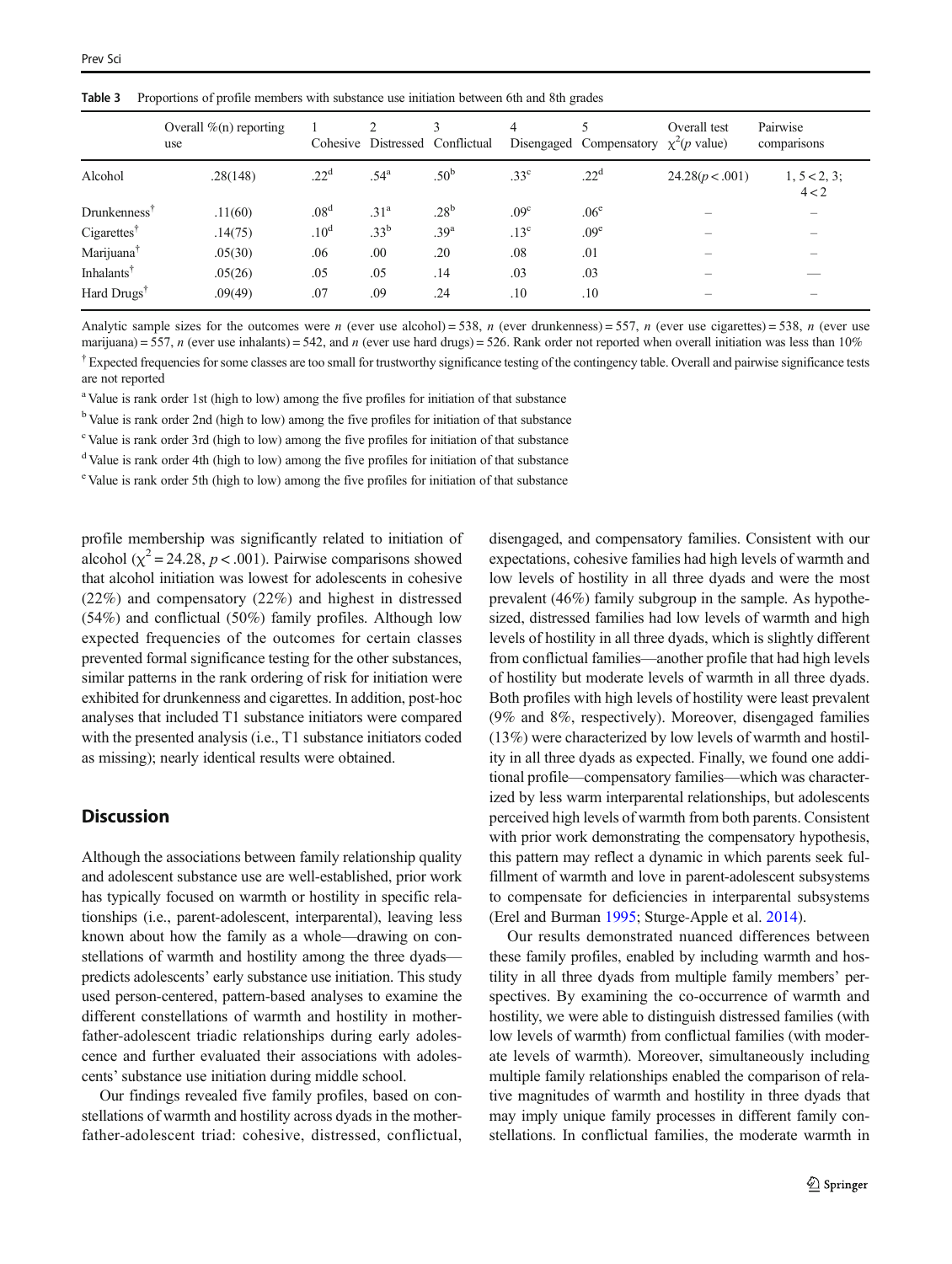three dyads may indicate that these family systems still function adequately, but parents in these families tend to use hostile parenting behaviors frequently (indicated by the particularly high levels of parent-adolescent hostility). In distressed families, the combination of low warmth and high hostility in all three dyads depicted dysfunctional family systems, and the especially high levels of interparental hostility might reflect how distress in the interparental relationship spills over to the whole family. This finding might highlight the primacy of interparental relationship in family system functioning (Kerig [1995;](#page-9-0) Minuchin [1974](#page-9-0)). Additionally, by using multiinformant data, we are able to capture family members' unique perceptions of warmth and hostility. Consistent with prior work, our findings showed that in some families (i.e., compensatory families), adolescents and parents have different perceptions of their dyadic warmth (Lippold et al. [2014\)](#page-9-0).

By identifying constellations of risk and protective processes in families, it was possible to identify adolescents at risk for substance initiation during middle school (e.g., alcohol). As hypothesized, adolescents from distressed and conflictual families were at the highest risk for early substance use initiation, which is consistent with prior work showing that overall hostile family climate is associated with increases in adolescents'substance use behaviors (Hung et al. [2009](#page-9-0); Skeer et al. [2009\)](#page-9-0). More specifically, family hostility, either derived from hostile parenting behaviors (in conflictual families) or as a result of family system dysfunction (in distressed families), is a risk factor for adolescents disengaging from family and developing problematic behaviors, such as engaging in substance use. These findings suggest that interventions for reducing early substance use initiation need to address family issues in promoting effective parenting strategies as well as strengthening family system functioning. It is worth noting that different levels of warmth in conflictual families (moderate) and distressed families (low) were not associated with a significant difference in adolescent early substance initiation. It may support the "swamping" effect that the protective effect of warmth is diminished when hostility is extremely high (Solmeyer and Feinberg [2011\)](#page-9-0), or it may suggest that a conflictual family relationship pattern regardless of warmth levels is a significant risk factor for adolescent early substance initiation. Future research is needed to clarify the possible processes.

On the other hand, adolescents who experienced high levels of warmth in their families, specifically cohesive and compensatory families, were at lower risk of alcohol initiation during middle school. Compared with compensatory families, cohesive families exhibited significantly higher levels of warmth in interparental relationships and parents' perceptions of parent-adolescent relationships; however, adolescents in cohesive families were not significantly different from adolescents in compensatory families in terms of their early substance initiation. This finding suggests that, in the context of

average to low levels of hostile family climate, adolescents' perception of being treated warmly by their parents is a key protective factor for early substance initiation, which supports a risk-focused model in which adolescents'sense of belonging and connection serves as a strong protective factor for preventing adolescent substance use (Hawkins et al. [1992\)](#page-8-0). Based on this finding, we stress the value of considering adolescents' subjective sense of connection and closeness to parents and facilitating parents' affection, warmth, and support to their adolescent child in family-based substance use intervention designs.

Considering the negative life course implications of early adolescent substance initiation, it is valuable to identify developmental precursors in the family context for its prevention (Odgers et al. [2008\)](#page-9-0). Our results have shown that there are differences across the identified family profiles in 6th grade in rates of early substance use initiation during middle school. Thus, this study supports the idea that family interventions aiming to change integrative family relationship dynamics as early as grade 6 have potential to make later impacts on substance use (Fosco and Feinberg [2018;](#page-8-0) Van Ryzin et al. [2012\)](#page-10-0). Given the low initiation rates of drunkenness, cigarettes, marijuana, inhalants, and hard drugs between 6th grade and 8th grade in our sample, limited conclusions can be drawn about the associations between family constellations and early substance use initiation; further investigation in future work is needed.

There are several limitations to this study. First, generalizability of findings is limited by the sample of primarily rural and semirural, White families. It is important to replicate the study in more diverse samples to determine how findings can be generalized to other cultural and ethnical populations. Moreover, this study focused on mother-father-adolescent triadic relationships to get a holistic conceptualization of family functioning, which limited our sample to traditional twoparent families. Future research should account for the influence of different family types to get a nuanced understanding on how relevant factors (e.g., split-household families, families with extended-family caregivers, single-parent families) would potentially differ the association between constellations of warmth and hostility in family and adolescent substance use. Additionally, the influences of other important relationships, such as sibling relationships and peer relationships, will be important to consider and will provide a more complete picture of how warmth and hostility in multiple interpersonal relationships simultaneously influence adolescent substance use.

Beyond evaluating the implications of family system functioning for adolescent substance use, our findings also suggest important implications for family-based preventive intervention design, high-risk population identification, and the implementation timing of early substance initiation interventions. First, family-based interventions may be more effective if it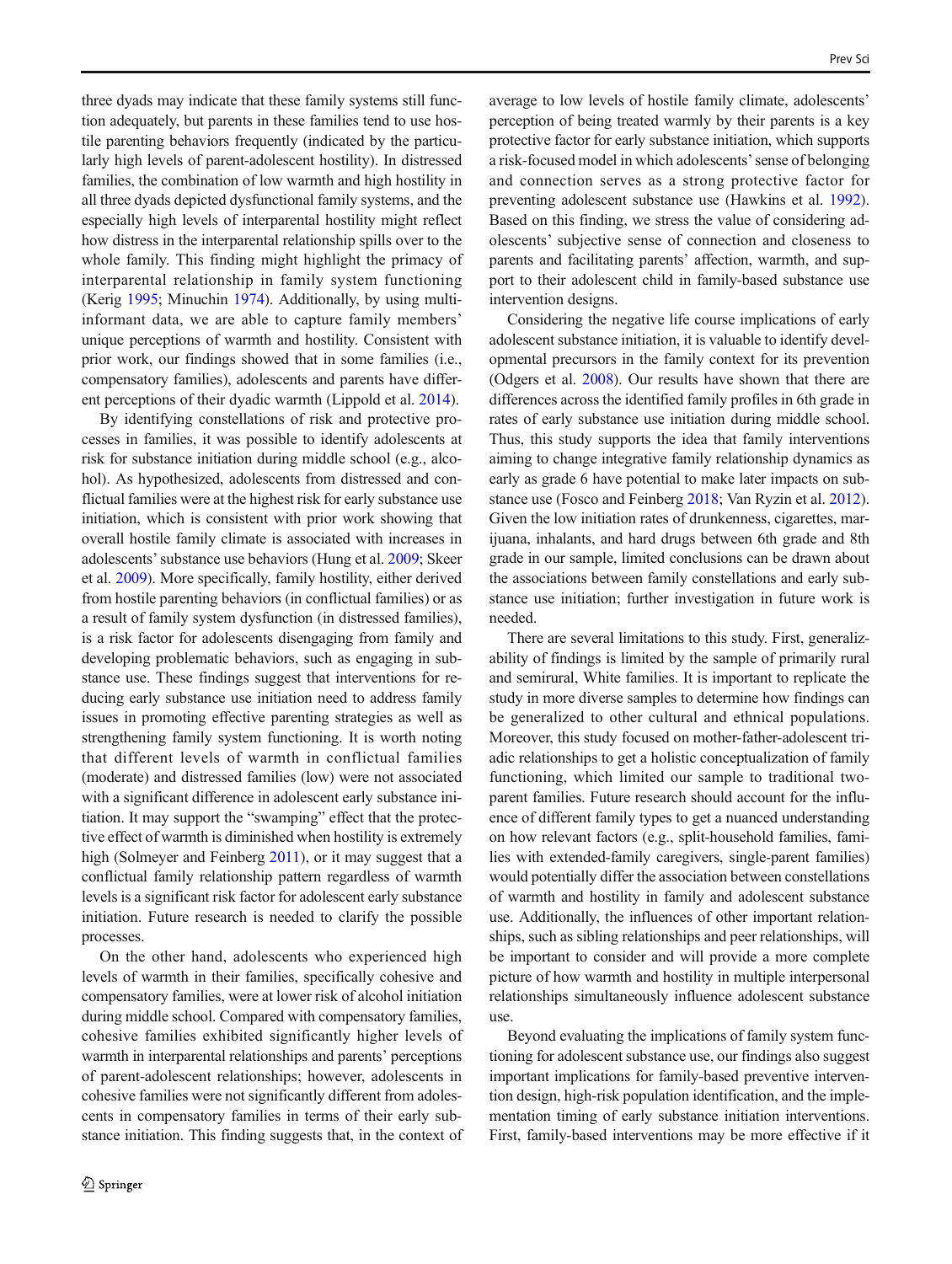<span id="page-8-0"></span>targets the change in the relationship pattern at the family level instead of focusing on one of the dyadic subsystem at a time. Second, identifying high-risk family constellations of early substance initiation and maximizing the fit between families and interventions may promote the effectiveness of familybased substance use intervention. Finally, family-based interventions aiming to change integrative family relationship dynamics as early as 6th grade have potential to make later impacts on adolescent early substance initiation.

Funding Information This study was funded by National Institute on Drug Abuse (DA R01 013709,

T32DA017629, and P50 DA039838).

#### Compliance with Ethical Standards

Conflict of Interest The authors declare that they have no conflicts of interest.

Research Involving Human Participants All procedures performed in the study involving human participants were approved by PSU Institutional Review Board # PRAMS00038100 and were in accordance with the 1964 Helsinki declaration and its later amendments or comparable ethical standards.

Informed Consent All youths and families were informed about and consented to participate in this project.

## References

- Ackard, D. M., Neumark-Sztainer, D., Story, M., & Perry, C. (2006). Parent-child connectedness and behavioral and emotional health among adolescents. American Journal of Preventive Medicine, 30, 59–66.
- Akaike, H. (1974). A new look at the statistical model identification. IEEE Transactions on Automatic Control, 19, 716–723.
- Asparouhov, T., & Muthén, B. (2015). Auxiliary variables in mixture modeling: Using the BCH method in Mplus to estimate a distal outcome model and an arbitrary second model (Mplus web note no. 21). Los Angeles, CA: Muthén & Muthén.
- Bakk, Z., & Vermunt, J. K. (2016). Robustness of stepwise latent class modeling with continuous distal outcomes. Structural Equation Modeling: A Multidisciplinary Journal, 23, 20–31.
- Benson, M. J., Buehler, C., & Gerard, J. M. (2008). Interparental hostility and early adolescent problem behavior: Spillover via maternal acceptance, harshness, inconsistency, and intrusiveness. The Journal of Early Adolescence, 28, 428–454.
- Celeux, G., & Soromenho, G. (1996). An entropy criterion for assessing the number of clusters in a mixture model. Journal of Classification, 13, 195–212.
- Chassin, L., Hussong, A., & Beltran, I. (2009). Adolescent substance use. In R. Lerner & L. Steinberg (Eds.), Handbook of adolescent psychology (Vol. 1, pp. 723–763). Hoboken, NJ: Wiley.
- Cox, M. J., & Paley, B. (1997). Families as systems. Annual Review of Psychology, 48, 243–267.
- Davies, P. T., Cummings, E. M., & Winter, M. A. (2004). Pathways between profiles of family functioning, child security in the interparental subsystem, and child psychological problems. Development and Psychopathology, 16, 525–550.
- Dishion, T. J., & Owen, L. D. (2002). A longitudinal analysis of friendships and substance use: Bidirectional influence from adolescence to adulthood. Developmental Psychology, 38, 480–491.
- Dishion, T. J., Kim, H., & Tein, J. Y. (2015). Friendship and adolescent problem behavior: Deviancy training and coercive joining as dynamic mediators. In T. P. Beauchaine & S. P. Hinshaw (Eds.), The Oxford handbook of externalizing spectrum disorders (pp. 303– 311). New York: Oxford University Press.
- DuRant, R. H., Smith, J. A., Kreiter, S. R., & Krowchuk, D. P. (1999). The relationship between early age of onset of initial substance use and engaging in multiple health risk behaviors among young adolescents. Archives of Pediatrics & Adolescent Medicine, 153, 286– 291.
- Dziak, J. J., Bray, B. C., Zhang, J., Zhang, M., & Lanza, S. T. (2016). Comparing the performance of improved classify-analyze approaches for distal outcomes in latent profile analysis. Methodology, 12, 107–116.
- Ellickson, P. L., Tucker, J. S., Klein, D. J., & Saner, H. (2004). Antecedents and outcomes of marijuana use initiation during adolescence. Preventive Medicine, 39, 976–984.
- Erel, O., & Burman, B. (1995). Interrelatedness of marital relations and parent-child relations: A meta-analytic review. Psychological Bulletin, 118, 108–132.
- Fosco, G. M., & Feinberg, M. E. (2018). Interparental conflict and longterm adolescent substance use trajectories: The role of adolescent threat appraisals. Journal of Family Psychology, 32, 175–185.
- Fosco, G. M., & LoBraico, E. (In press). A family systems framework for adolescent antisocial behavior: The state of the science and suggestions for the future. To appear. In B. H. Feise, M. Celano, K. Deater-Deckard, E. Jouriles, & M. Whisman (Eds.), APA Handbook of Contemporary Family Psychology.
- Fosco, G. M., Stormshak, E. A., Dishion, T. J., & Winter, C. E. (2012). Family relationships and parental monitoring during middle school as predictors of early adolescent problem behavior. Journal of Clinical Child & Adolescent Psychology, 41, 202–213.
- Fosco, G. M., Lippold, M., & Feinberg, M. E. (2014). Interparental boundary problems, parent–adolescent hostility, and adolescent– parent hostility: A family process model for adolescent aggression problems. Couple and Family Psychology: Research and Practice, 3, 141–155.
- Foxcroft, D. R., & Lowe, G. (1991). Adolescent drinking behaviour and family socialization factors: A meta-analysis. Journal of Adolescence, 14, 255–273.
- Friedman, A. S., Utada, A., & Morrissey, M. R. (1987). Families of adolescent drug abusers are "rigid": Are these families either "disengaged" or "enmeshed," or both? Family Process, 26, 131–148.
- Gerard, J. M., Krishnakumar, A., & Buehler, C. (2006). Marital conflict, parent-child relations, and youth maladjustment: A longitudinal investigation of spillover effects. Journal of Family Issues, 27, 951– 975.
- Gibson, W. A. (1959). Three multivariate models: Factor analysis, latent structure analysis, and latent profile analysis. Psychometrika, 24, 229–252.
- Gilbert, R., Christensen, A., & Margolin, G. (1984). Patterns of alliances in nondistressed and multiproblem families. Family Process, 23, 75–87.
- Gordon, M. S., Kinlock, T. W., & Battjes, R. J. (2004). Correlates of early substance use and crime among adolescents entering outpatient substance abuse treatment. American Journal of Drug & Alcohol Abuse, 30, 39–59.
- Hawkins, J. D., Catalano, R. F., & Miller, J. Y. (1992). Risk and protective factors for alcohol and other drug problems in adolescence and early adulthood: Implications for substance abuse prevention. Psychological Bulletin, 112, 64–105.
- Hingson, R. W., Edwards, E. M., Heeren, T., & Rosenbloom, D. (2009). Age of drinking onset and injuries, motor vehicle crashes, and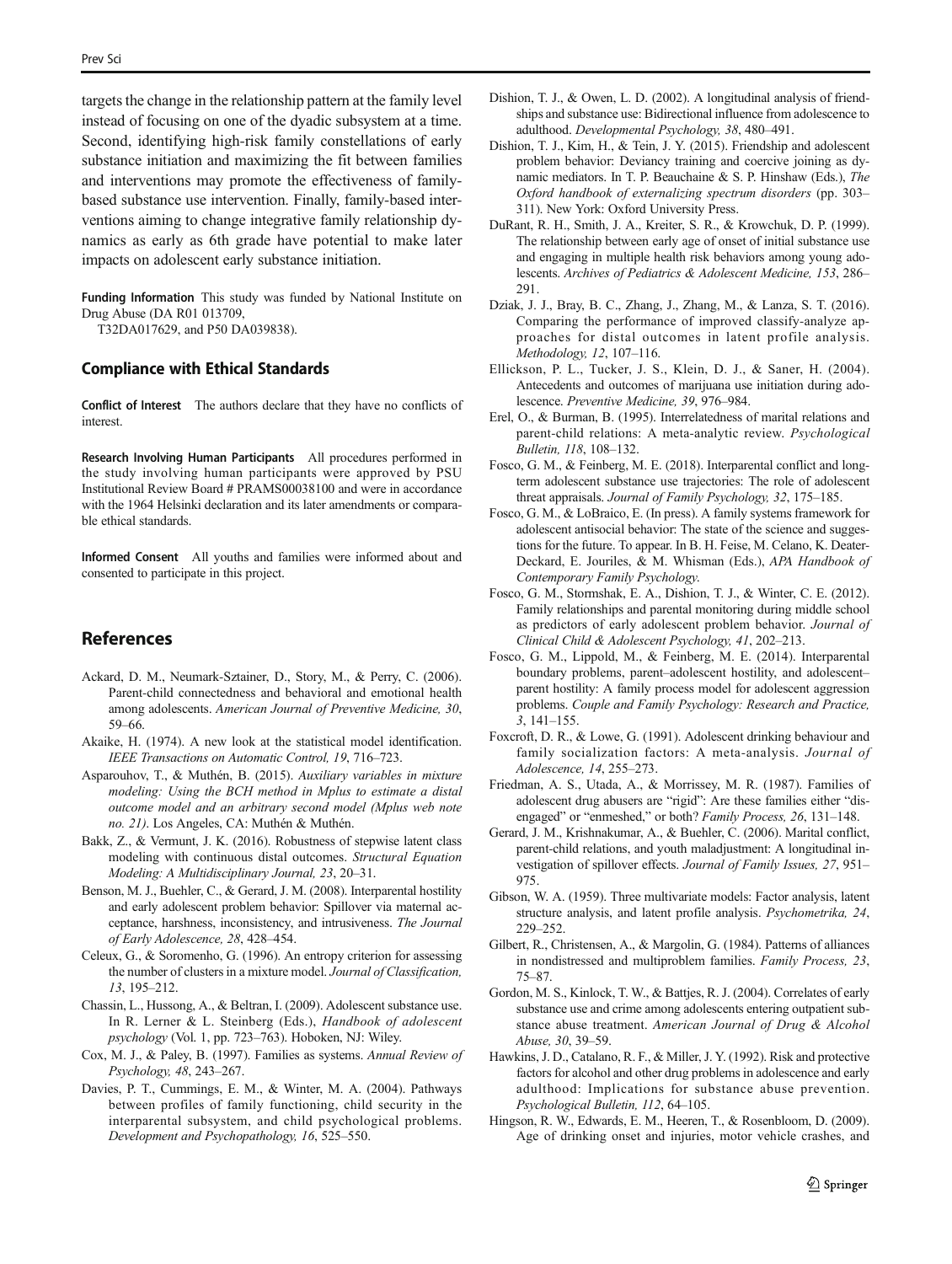<span id="page-9-0"></span>physical fights after drinking and when not drinking. Alcoholism, Clinical and Experimental Research, 33, 783–790.

- Horton, E. G., & Gil, A. (2008). Longitudinal effects of family factors on alcohol use among African American and white non-Hispanic males during middle school. Journal of Child & Adolescent Substance Abuse, 17, 57–73.
- Hung, C. C., Yen, L. L., & Wu, W. C. (2009). Association of parents' alcohol use and family interaction with the initiation of alcohol use by sixth graders: A preliminary study in Taiwan. BMC Public Health, 9, 172–180.
- Kaplan, H. B. (1975). Sequelae of self-derogation predicting from a general theory of deviant behavior. Youth & Society, 7, 171-197.
- Kerig, P. K. (1995). Triangles in the family circle: Effects of family structure on marriage, parenting, and child adjustment. Journal of Family Psychology, 9, 28–43.
- King, K. M., Meehan, B. T., Trim, R. S., & Chassin, L. (2006). Marker or mediator? The effects of adolescent substance use on young adult educational attainment. Addiction, 101, 1730–1740.
- Krishnakumar, A., & Buehler, C. (2000). Interparental conflict and parenting behaviors: A meta-analytic review. Family Relations, 49, 25– 44.
- Kumpfer, K. L., Alvarado, R., & Whiteside, H. O. (2003). Family-based interventions for substance use and misuse prevention. Substance Use & Misuse, 38, 1759–1787.
- Lazarsfeld, P. F., & Henry, N. W. (1968). Latent structure analysis. Boston, MA: Houghton Mifflin.
- Lippold, M. A., Greenberg, M. T., & Collins, L. M. (2014). Youths' substance use and changes in parental knowledge-related behaviors during middle school: A person-oriented approach. The Journal of Youth and Adolescence, 43, 729–744.
- Lippold, M. A., Hussong, A., Fosco, G. M., & Ram, N. (2018). Lability in the parent's hostility and warmth toward their adolescent: Linkages to youth delinquency and substance use. Developmental Psychology, 54, 348–361.
- Little, R. J. (1988). A test of missing completely at random for multivariate data with missing values. Journal of the American Statistical Association, 83(404), 1198–1202.
- Maughan, A., & Cicchetti, D. (2002). Impact of child maltreatment and interadult violence on children's emotion regulation abilities and socioemotional adjustment. Child Development, 73, 1525–1542.
- McLachlan, G. J. (1987). On bootstrapping the likelihood ratio test statistic for the number of components in a normal mixture model. Journal of the Royal Statistical Society, Series C, Applied Statistics, 36, 318–324.
- McLachlan, G. J., & Peel, D. (2000). Finite mixture models. New York, NY: Wiley.
- Minuchin, S. (1974). Families and family therapy. Cambridge, MA: Harvard University Press.
- Minuchin, P. (1985). Families and individual development: Provocations from the field of family therapy. Child Development, 56, 289–302.
- Muthén, L. K., & Muthén, B. O. (1998-2015). Mplus users' guide (7th ed.). Los Angeles, CA: Muthén & Muthén.
- Nguyen-Louie, T. T., Matt, G. E., Jacobus, J., Li, I., Cota, C., Castro, N., & Tapert, S. F. (2017). Earlier alcohol use onset predicts poorer neuropsychological functioning in young adults. Alcohol Clinical & Experimental Research, 41, 2082–2092. [https://doi.org/10.1111/](https://doi.org/10.1111/acer.13503) [acer.13503.](https://doi.org/10.1111/acer.13503)
- NIDA. (2014). Principles of adolescent substance use disorder treatment: A research-based guide. Retrieved from [https://www.drugabuse.](https://www.drugabuse.gov/publications/principles-adolescent-substance-use-disorder-treatment-research-based-guide) [gov/publications/principles-adolescent-substance-use-disorder](https://www.drugabuse.gov/publications/principles-adolescent-substance-use-disorder-treatment-research-based-guide)[treatment-research-based-guide](https://www.drugabuse.gov/publications/principles-adolescent-substance-use-disorder-treatment-research-based-guide) on 2017, May 23.
- Odgers, C. L., Caspi, A., Nagin, D. S., Piquero, A. R., Slutske, W. S., Milne, B. J., et al. (2008). Is it important to prevent early exposure to drugs and alcohol among adolescents? Psychological Science, 19, 1037–1044.
- Olson, D. H. (2000). Circumplex model of marital and family systems. Journal of Family Therapy, 22, 144–167.
- Parker, J. S., & Benson, M. J. (2004). Parent-adolescent relations and adolescent functioning: Self-esteem, substance abuse, and delinquency. Adolescence, 39, 519–530.
- Resnick, M. D., Bearman, P. S., Blum, R. W., Bauman, K. E., Harris, K. M., Jones, J., et al. (1997). Protecting adolescents from harm: Findings from the National Longitudinal Study on adolescent health. Journal of the American Medical Association, 278, 823–832.
- Ryan, S. M., Jorm, A. F., & Lubman, D. I. (2010). Parenting factors associated with reduced adolescent alcohol use: A systematic review of longitudinal studies. Australian & New Zealand Journal of Psychiatry, 44, 774–783.
- Schwarz, G. (1978). Estimating the dimension of a model. Annals of Statistics, 6, 461–464.
- Sclove, S. L. (1987). Application of model-selection criteria to some problems in multivariate analysis. Psychometrika, 52, 333–343. <https://doi.org/10.1007/BF02294360>.
- Shagle, S., & Barber, B. (1993). Effects of family, marital, and parentchild conflict on adolescent self-derogation and suicidal ideation. Journal of Marriage and Family, 55, 964–974. [https://doi.org/10.](https://doi.org/10.2307/352776) [2307/352776.](https://doi.org/10.2307/352776)
- Shelton, K. H., & Van Den Bree, M. (2010). The moderating effects of pubertal timing on the longitudinal associations between parent– child relationship quality and adolescent substance use. Journal of Research on Adolescence, 20, 1044–1064.
- Skeer, M., McCormick, M. C., Normand, S. L. T., Buka, S. L., & Gilman, S. E. (2009). A prospective study of familial conflict, psychological stress, and the development of substance use disorders in adolescence. Drug and Alcohol Dependence, 104, 65–72.
- Solmeyer, A. R., & Feinberg, M. E. (2011). Mother and father adjustment during early parenthood: The roles of infant temperament and coparenting relationship quality. Infant Behavior and Development, 34, 504–514.
- Spoth, R., Redmond, C., & Shin, C. (1998). Direct and indirect latentvariable parenting outcomes of two universal family-focused preventive interventions: Extending a public health-oriented research base. Journal of Consulting and Clinical Psychology, 66, 385–399.
- Spoth, R. L., Redmond, C., & Shin, C. (2001). Randomized trial of brief family interventions for general populations: Adolescent substance use outcomes 4 years following baseline. Journal of Consulting and Clinical Psychology, 69, 627–642.
- Spoth, R. L., Redmond, C., Trudeau, L., & Shin, C. (2002). Longitudinal substance initiation outcomes for a universal preventive intervention combining family and school programs. Psychology of Addictive Behaviors, 16, 129–134.
- Spoth, R., Greenberg, M., Bierman, K., & Redmond, C. (2004). PROSPER community–university partnership model for public education systems: Capacity-building for evidence-based, competence-building prevention. Prevention Science, 5, 31–39.
- Sturge-Apple, M. L., Davies, P. T., & Cummings, E. M. (2010). Typologies of family functioning and children's adjustment during the early school years. Child Development, 81, 1320-1335. [https://](https://doi.org/10.1111/j.1467-8624.2010.01471.x) [doi.org/10.1111/j.1467-8624.2010.01471.x](https://doi.org/10.1111/j.1467-8624.2010.01471.x).
- Sturge-Apple, M. L., Davies, P. T., Cicchetti, D., & Fittoria, M. G. (2014). A typology of interpartner conflict and maternal parenting practices in high-risk families: Examining spillover and compensatory models and implications for child adjustment. Development and Psychopathology, 26, 983–998.
- Tapert, S. F., Aarons, G. A., Sedlar, G. R., & Brown, S. A. (2001). Adolescent substance use and sexual risk-taking behavior. Journal of Adolescent Health, 28, 181–189.
- Vakalahi, H. F. (2001). Adolescent substance use and family-based risk and protective factors: A literature review. Journal of Drug Education, 31, 29–46.